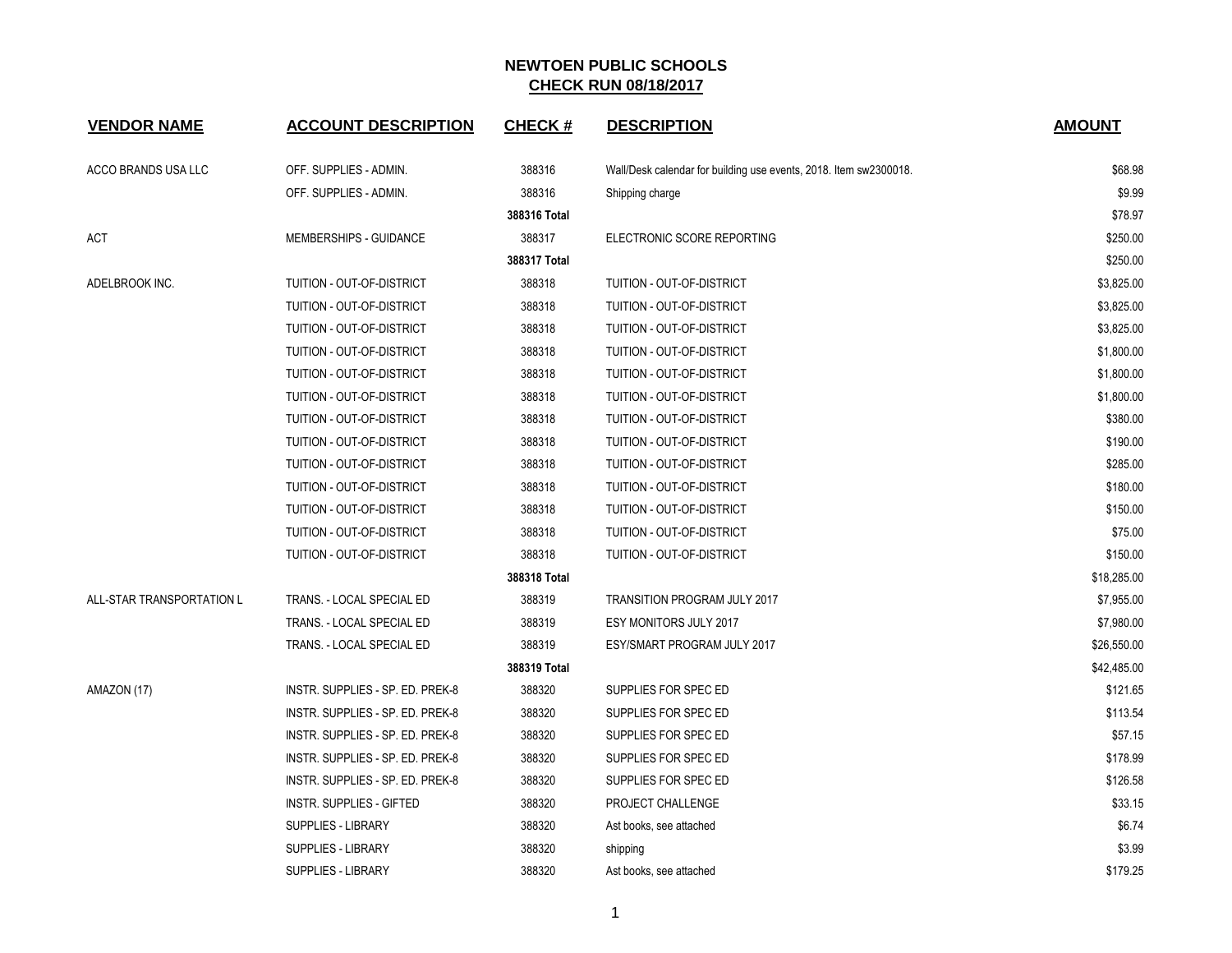| <b>VENDOR NAME</b>        | <b>ACCOUNT DESCRIPTION</b>      | <b>CHECK#</b> | <b>DESCRIPTION</b>                                                | <b>AMOUNT</b> |
|---------------------------|---------------------------------|---------------|-------------------------------------------------------------------|---------------|
| AMAZON (17)               | <b>SUPPLIES - LIBRARY</b>       | 388320        | shipping                                                          | \$7.09        |
|                           | SUPPLIES - LIBRARY              | 388320        | Ast books, see attached                                           | \$33.53       |
|                           | <b>SUPPLIES - LIBRARY</b>       | 388320        | shipping                                                          | \$2.12        |
|                           | INSTR. SUPPLIES - CLASSROOM     | 388320        | Books, see attached                                               | \$106.98      |
|                           | INSTR. SUPPLIES - CLASSROOM     | 388320        | shipping                                                          | \$5.23        |
|                           | OTHER SUPPLIES - STAFF DEVELOP. | 388320        | Infusing Grammar 5 copies Order #113-8993788-0586651              | \$37.01       |
|                           | OTHER SUPPLIES - STAFF DEVELOP. | 388320        | Infusing Grammar 5 copies Order #113-8993788-0586651              | \$148.04      |
|                           | INSTR. SUPPLIES - SP/HEAR.      | 388320        | SPEECH SUPPLIES FOR PRESCHOOL                                     | \$33.95       |
|                           | INSTR. SUPPLIES - SP/HEAR.      | 388320        | SPEECH SUPPLIES FOR PRESCHOOL                                     | \$114.43      |
|                           |                                 | 388320 Total  |                                                                   | \$1,309.42    |
| AMERICAN RED CROSS        | STAFF TRAIN. - HEALTH ADMIN.    | 388321        | CPR/FIRST AID TRAINING 2017/18                                    | \$73.00       |
|                           |                                 | 388321 Total  |                                                                   | \$73.00       |
| ANTHEM SPORTS, LLC        | <b>INSTR. SUPPLIES - SPORTS</b> | 388322        | (1) Jaypro OFHG7124PKG Official Field Hockey Goal Package-Anthem  | \$2,499.95    |
|                           | <b>INSTR. SUPPLIES - SPORTS</b> | 388322        | shipping                                                          | \$259.91      |
|                           |                                 | 388322 Total  |                                                                   | \$2,759.86    |
| AQUARION WATER COMPANY OF | WATER - H.                      | 388323        | WATER 200332183 3 THOU GAL                                        | \$202.66      |
|                           | WATER - S.H.                    | 388323        | WATER 200391787 21 THOU GAL                                       | \$428.97      |
|                           | WATER - S.H.                    | 388323        | WATER 200389638 FIRE LINE S/H                                     | \$172.54      |
|                           | WATER - M.G.                    | 388323        | WATER 200331002 3 THOU GAL                                        | \$202.66      |
|                           | WATER - M.S.                    | 388323        | WATER 200330637 19 THOU GAL                                       | \$293.82      |
|                           | WATER - H.S.                    | 388323        | WATER 200328345 150 THOU GALS                                     | \$1,040.17    |
|                           | WATER - H.S.                    | 388323        | WATER 200328870 416 THOU GALS                                     | \$2,555.67    |
|                           | WATER - H.S.                    | 388323        | WATER 200331205 1 THOU GAL                                        | \$36.61       |
|                           |                                 | 388323 Total  |                                                                   | \$4,933.10    |
| ARSENAULT, MELISSA        | EXTRA WORK - STAFF DEVELOP.     | 388324        | Leadership Meeting Middle Gate School                             | \$170.00      |
|                           |                                 | 388324 Total  |                                                                   | \$170.00      |
| <b>BAGEL DELIGHT</b>      | CONTRACTED SERV. - SUPER.       | 388325        | bagels 07/20/2017                                                 | \$44.95       |
|                           | OTHER SUPPLIES - STAFF DEVELOP. | 388325        | District Writers Workshop RIS 62 staff Breakfast/Coffee July 2017 | \$1,139.60    |
|                           |                                 | 388325 Total  |                                                                   | \$1,184.55    |
| <b>BEE PUBLISHING C</b>   | OFF. SUPPLIES - ADMIN.          | 388326        | Subscription renewals per attached renewal forms.                 | \$45.00       |
|                           | OFF. SUPPLIES - ADMIN.          | 388326        | Subscription renewals per attached renewal forms. Please pay.     | \$45.00       |
|                           |                                 | 388326 Total  |                                                                   | \$90.00       |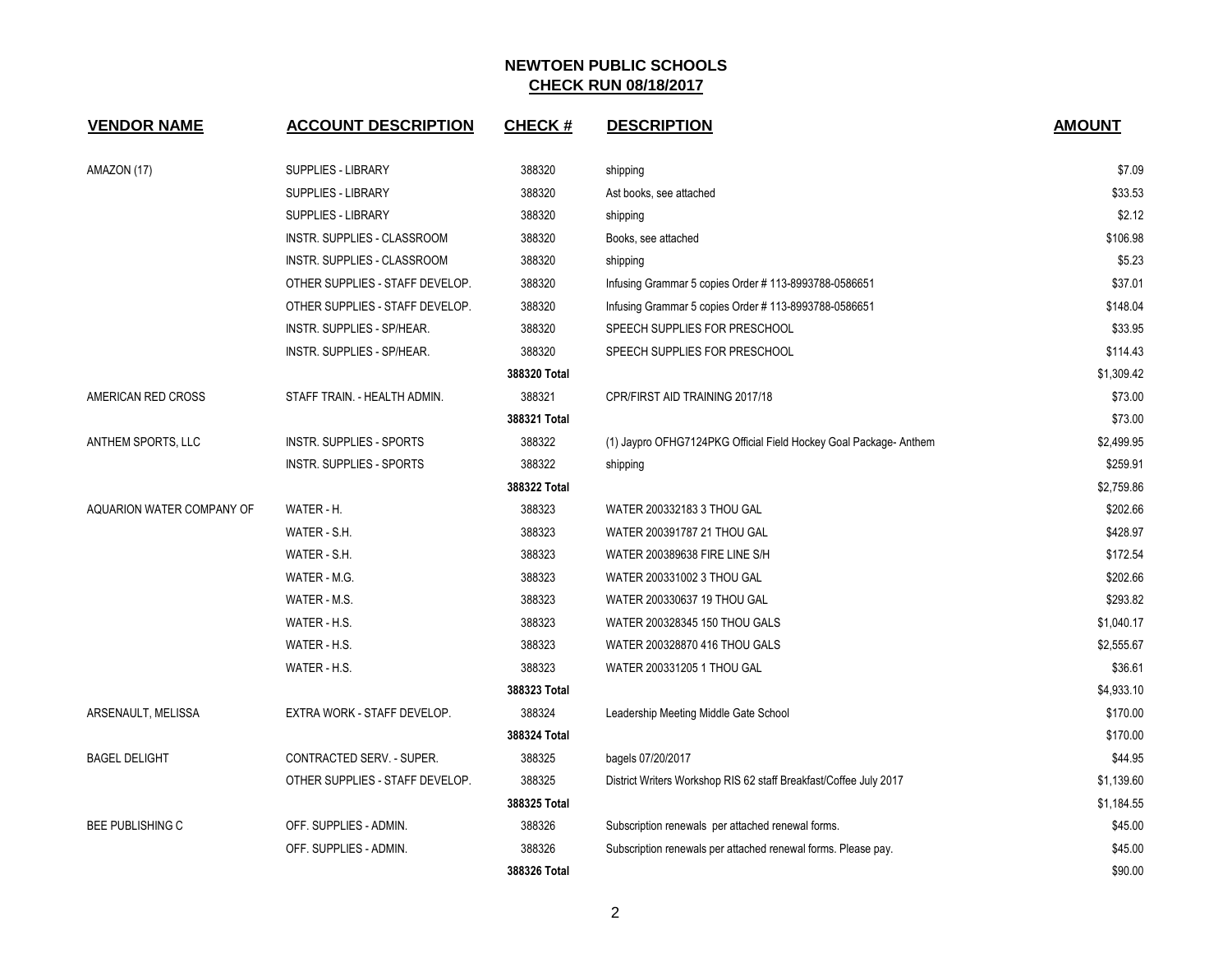| <b>VENDOR NAME</b>              | <b>ACCOUNT DESCRIPTION</b>     | <b>CHECK#</b> | <b>DESCRIPTION</b>                                                       | <b>AMOUNT</b> |
|---------------------------------|--------------------------------|---------------|--------------------------------------------------------------------------|---------------|
| CAPSTONE PRESS INC.             | <b>SUPPLIES - LIBRARY</b>      | 388327        | Various Book Titles - No Shipping                                        | \$1,775.61    |
|                                 |                                | 388327 Total  |                                                                          | \$1,775.61    |
| <b>CENGAGE LEARNING</b>         | CONTRACTED SERV. - LIBRARY     | 388328        | Database renewals for 2017-2018 school year, no shipping.                | \$1,638.12    |
|                                 | CONTRACTED SERV. - LIBRARY     | 388328        | Database renewals for 2017-2018 school year, no shipping.                | \$11,573.32   |
|                                 |                                | 388328 Total  |                                                                          | \$13,211.44   |
| CHARTER COMMUNICATION           | CONTRACTED SERV. - TECH ED.    | 388329        | CABLE TV SUBSCRIPTION                                                    | \$14.74       |
|                                 |                                | 388329 Total  |                                                                          | \$14.74       |
| CHILDREN'S PLUS INC.            | <b>SUPPLIES - LIBRARY</b>      | 388330        | 14 Grade 2 Endangered Animal Book collection, please see attached quote  | \$218.73      |
|                                 | <b>SUPPLIES - LIBRARY</b>      | 388330        | 17 Makerspace Book collection, please see attached list and quotes       | \$237.14      |
|                                 |                                | 388330 Total  |                                                                          | \$455.87      |
| CISCO SYSTEMS CAPITAL CRP       | REPAIRS - INFO. TECH.          | 388331        | Cisco Switches, ASA, Voice Gateways, SmartNet year 2 - 3 year contract   | \$21,929.09   |
|                                 |                                | 388331 Total  |                                                                          | \$21,929.09   |
| CPI (CRISIS PREVENTION IN       | MEMBERSHIPS - PUPIL SERV.      | 388332        | RENEWAL FOR CPI MEMBERSHIP                                               | \$150.00      |
|                                 |                                | 388332 Total  |                                                                          | \$150.00      |
| <b>CURRICULUM ASSOCIATE LLC</b> | INSTR. SUPPLIES - CLASSROOM    | 388333        | Quick Words, Gr 1, 978-0-89187-539-0, Everyday Writers Student Book      | \$127.20      |
|                                 | INSTR. SUPPLIES - CLASSROOM    | 388333        | Quick words for Gr 3, Practical Writing Student Book, 978-0-7609-4082-2, | \$152.10      |
|                                 | INSTR. SUPPLIES - CLASSROOM    | 388333        | shipping                                                                 | \$33.52       |
|                                 |                                | 388333 Total  |                                                                          | \$312.82      |
| <b>DCS PROMOTIONS LLC</b>       | <b>SECURITY SUPPLIES</b>       | 388334        | Micro-Fleece Vests, Sizes L and XL, for Armed School Security Officers;  | \$190.00      |
|                                 | <b>SECURITY SUPPLIES</b>       | 388334        | Micro-Fleece Vests, Size XL, for Armed School Security Officers          | \$121.50      |
|                                 |                                | 388334 Total  |                                                                          | \$311.50      |
| DELL MARKETING L.P.             | EQUIPMENT - INFO. TECH.        | 388335        | Chromebook 13 3380 Celeron C3855 4GB/32GB SSD Touch                      | \$333.05      |
|                                 | EQUIPMENT - INFO. TECH.        | 388335        | Google Chrome Management Console License, Education                      | \$12,640.00   |
|                                 |                                | 388335 Total  |                                                                          | \$12,973.05   |
| <b>EMPOWERING WRITERS LLC</b>   | STAFF TRAIN. - ENGLISH         | 388336        | Empowering Writers: Grades 7 and 8 Expository and Opinion Writing guide  | \$198.00      |
|                                 | STAFF TRAIN. - ENGLISH         | 388336        | Ship charge                                                              | \$29.70       |
|                                 |                                | 388336 Total  |                                                                          | \$227.70      |
| EPLUS TECHNOLOGY, INC.          | CONTRACTED SERV. - INFO. TECH. | 388337        | Managed Service Contract - year 3 of 3                                   | \$16,486.00   |
|                                 |                                | 388337 Total  |                                                                          | \$16,486.00   |
| EVERSOURCE (ELEC-BOE)           | ELECTRICITY - M.S.             | 388338        | ELEC 5168443072 33,342. KWH                                              | \$5,689.73    |
|                                 |                                | 388338 Total  |                                                                          | \$5,689.73    |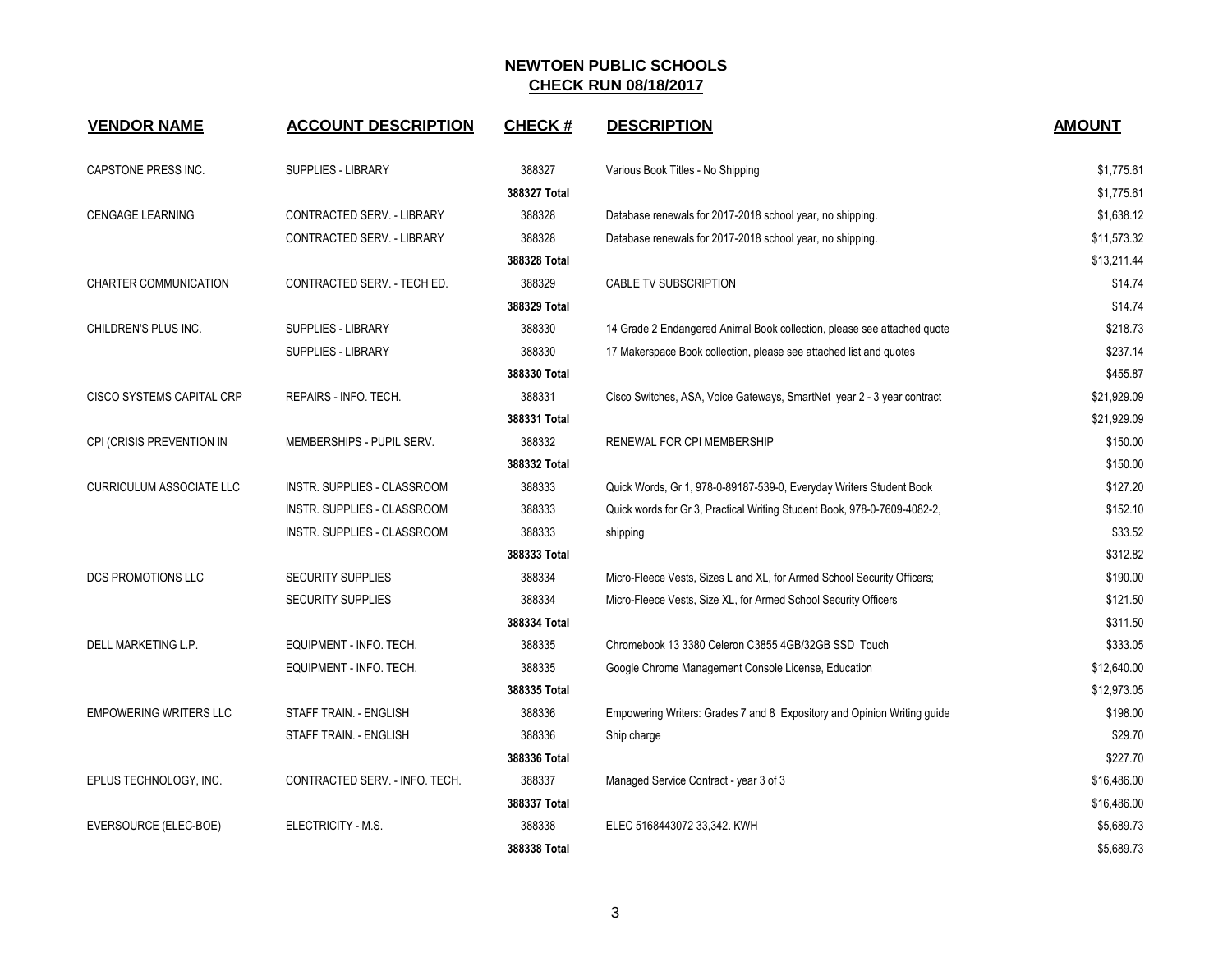| <b>VENDOR NAME</b>               | <b>ACCOUNT DESCRIPTION</b>      | <b>CHECK#</b> | <b>DESCRIPTION</b>                                          | <b>AMOUNT</b> |
|----------------------------------|---------------------------------|---------------|-------------------------------------------------------------|---------------|
| <b>PRIVATE</b>                   | TUITION - OUT-OF-DISTRICT       | 388339        | TUITION - OUT-OF-DISTRICT                                   | \$2,500.00    |
|                                  |                                 | 388339 Total  |                                                             | \$2,500.00    |
| <b>FLUENCY MATTERS</b>           | OTHER SUPPLIES - STAFF DEVELOP. | 388340        | Materials/Supplies for Spanish K-2 District wide            | \$431.00      |
|                                  |                                 | 388340 Total  |                                                             | \$431.00      |
| FOLLETT SCHOOL SOLUTIONS         | <b>SUPPLIES - LIBRARY</b>       | 388341        | Follett 5100 corded scanner.                                | \$796.00      |
|                                  | <b>SUPPLIES - LIBRARY</b>       | 388341        | Hands free scanner stand.                                   | \$156.00      |
|                                  | <b>SUPPLIES - LIBRARY</b>       | 388341        | Shipping and handling.                                      | \$4.10        |
|                                  |                                 | 388341 Total  |                                                             | \$956.10      |
| <b>FRONTIER</b>                  | <b>TELEPHONE &amp; CABLE</b>    | 388342        | TELEPHONE SERV 2017/18                                      | \$1,006.88    |
|                                  |                                 | 388342 Total  |                                                             | \$1,006.88    |
| <b>FRONTIER</b>                  | <b>TELEPHONE &amp; CABLE</b>    | 388343        | TELEPHONE SERV 2017/18                                      | \$606.88      |
|                                  |                                 | 388343 Total  |                                                             | \$606.88      |
| <b>FRONTIER</b>                  | <b>TELEPHONE &amp; CABLE</b>    | 388344        | TELEPHONE SERV 2017/18                                      | \$2,395.80    |
|                                  |                                 | 388344 Total  |                                                             | \$2,395.80    |
| <b>FRONTIER</b>                  | TELEPHONE & CABLE               | 388345        | TELEPHONE SERV 2017/18                                      | \$65.21       |
|                                  |                                 | 388345 Total  |                                                             | \$65.21       |
| <b>GABRIEL, JANICE</b>           | STAFF TRAVEL - CLASSROOM        | 388346        | AFT TEACH CONF REIMB AIR, CAB                               | \$424.99      |
|                                  | CONTRACTED SERV. - SUPER.       | 388346        | COFFEE FOR ADM INSTITUTE                                    | \$143.92      |
|                                  |                                 | 388346 Total  |                                                             | \$568.91      |
| GASPARINE, BARBARA               | STAFF TRAIN. - SUPER.           | 388347        | ORONOQUE COUNTRY CLUB                                       | \$1,063.48    |
|                                  |                                 | 388347 Total  |                                                             | \$1,063.48    |
| GOLUB, BARBARA                   | STAFF TRAIN. - STAFF DEVELOP.   | 388348        | July Writing Institute July 25-27, 2017 Invoice number 1020 | \$9,600.00    |
|                                  |                                 | 388348 Total  |                                                             | \$9,600.00    |
| HARRISON, TRENT                  | STAFF TRAVEL - CLASSROOM        | 388349        | AFT TEACH CONF REIMB FOOD                                   | \$14.28       |
|                                  |                                 | 388349 Total  |                                                             | \$14.28       |
| <b>IIRP</b>                      | OFF. SUPPLIES - ADMIN.          | 388350        | Book: Restorative Practices Handbook                        | \$36.00       |
|                                  | OFF. SUPPLIES - ADMIN.          | 388350        | Restorative Questions Cards, Pack of 100, English.          | \$20.00       |
|                                  | OFF. SUPPLIES - ADMIN.          | 388350        | Shipping charge.                                            | \$7.80        |
|                                  |                                 | 388350 Total  |                                                             | \$63.80       |
| <b>INDUSTRIAL APPRAISAL COMP</b> | PROF. SERV. - BUS. SERV         | 388351        | <b>DISTRICT WIDE INVENTORY</b>                              | \$6,622.00    |
|                                  |                                 | 388351 Total  |                                                             | \$6,622.00    |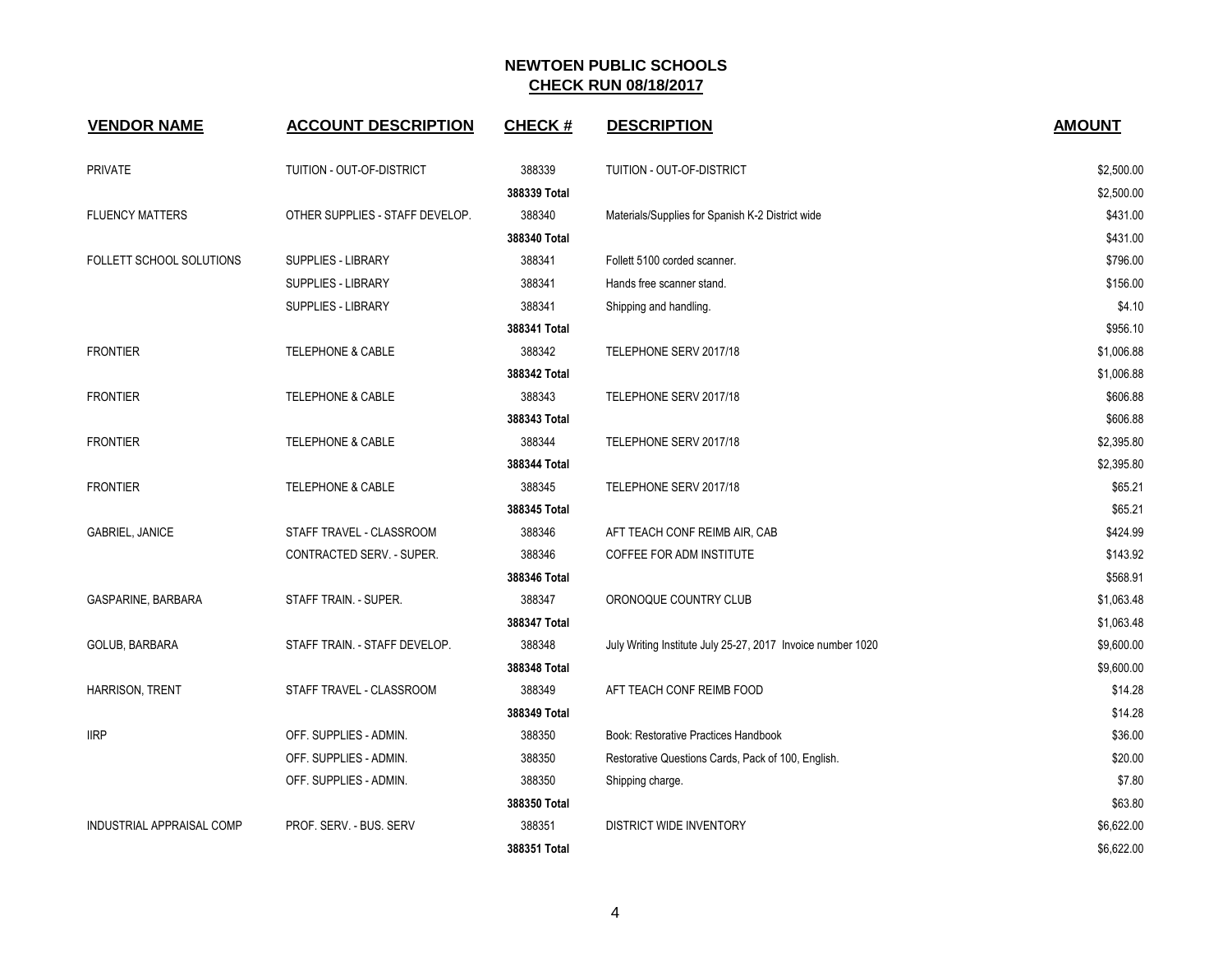| <b>VENDOR NAME</b>            | <b>ACCOUNT DESCRIPTION</b>       | <b>CHECK#</b> | <b>DESCRIPTION</b>                                                               | <b>AMOUNT</b> |
|-------------------------------|----------------------------------|---------------|----------------------------------------------------------------------------------|---------------|
| KILCOURSE, LISA               | EXTRA WORK - STAFF DEVELOP.      | 388352        | Writing of the District Health Curr. Summer Work                                 | \$255.00      |
|                               |                                  | 388352 Total  |                                                                                  | \$255.00      |
| <b>PRIVATE</b>                | TUITION - OUT-OF-DISTRICT        | 388353        | TUITION - OUT-OF-DISTRICT                                                        | \$15,880.00   |
|                               |                                  | 388353 Total  |                                                                                  | \$15,880.00   |
| KU, MICHELLE                  | STAFF TRAVEL - B.O.E.            | 388354        | AFT TEACH CONF REIMB PARKING, TRAVEL                                             | \$250.51      |
|                               |                                  | 388354 Total  |                                                                                  | \$250.51      |
| LANDAU, JEFFREY MD            | PROF. SERV. - PSYCH/MED. EVAL.   | 388355        | PSY EVAL FOR TF                                                                  | \$1,600.00    |
|                               |                                  | 388355 Total  |                                                                                  | \$1,600.00    |
| MANNING, DANA                 | INSTR. SUPPLIES - CLASSROOM      | 388356        | TEACHER MEETING FOOD                                                             | \$75.73       |
|                               |                                  | 388356 Total  |                                                                                  | \$75.73       |
| MASON W.B. INC.               | <b>INSTR. SUPPLIES - ART</b>     | 388357        | Oil Pastels (28 colors), Watercolor Paints (16 colors), Tempera Paint (6 colors) | \$159.52      |
|                               | <b>INSTR. SUPPLIES - ART</b>     | 388357        | Oil Pastels (28 colors), Watercolor Paints (16 colors), Tempera Paint (6 colors) | \$172.36      |
|                               | <b>INSTR. SUPPLIES - ART</b>     | 388357        | Oil Pastels (28 colors), Watercolor                                              | \$35.15       |
|                               | OFF. SUPPLIES - BUS. SERV.       | 388357        | <b>SUPPLIES 2017/18</b>                                                          | \$313.84      |
|                               | OFF. SUPPLIES - BUS. SERV.       | 388357        | <b>WATER 2017/18</b>                                                             | \$24.95       |
|                               | INSTR. SUPPLIES - SP. ED. PREK-8 | 388357        | PRESCHOOL SUPPLIES, TOYS, PROGRAM MATERIALS                                      | \$22.38       |
|                               | INSTR. SUPPLIES - CLASSROOM      | 388357        | Construction Paper, Sharpies - no shipping                                       | \$8.88        |
|                               | INSTR. SUPPLIES - CLASSROOM      | 388357        | Marble Cover Composition Book, Hard                                              | \$4.20        |
|                               | OFF. SUPPLIES - PUPIL SERV.      | 388357        | <b>WATER IN BOTTLES</b>                                                          | \$30.95       |
|                               |                                  | 388357 Total  |                                                                                  | \$772.23      |
| <b>MEMOLI, MATT</b>           | INSTR. SUPPLIES - SPORTS         | 388358        | sports supplies                                                                  | \$617.10      |
|                               |                                  | 388358 Total  |                                                                                  | \$617.10      |
| NATIONAL SCIENCE TEA          | MEMBERSHIPS - CLASSROOM          | 388359        | Renewal of Science and Children Membership, 2017-18 School Year,                 | \$79.00       |
|                               |                                  | 388359 Total  |                                                                                  | \$79.00       |
| <b>NEW ENGLAND SPORTSWEAR</b> | <b>INSTR. SUPPLIES - SPORTS</b>  | 388360        | Ref Invoice# 2358 54 Kilts for Girls Field Hockey/Lax                            | \$1,770.87    |
|                               |                                  | 388360 Total  |                                                                                  | \$1,770.87    |
| NEWTOWN FEDERATION OF TEA     | STAFF TRAVEL - SUPER.            | 388361        | AFT TEACH CONF REIMB HOTEL                                                       | \$577.30      |
|                               |                                  | 388361 Total  |                                                                                  | \$577.30      |
| POMPANO, MARK J.              | STAFF TRAVEL - SECURITY          | 388362        | AFT TEACH CONF REIMB AIR, FD, CAB PA                                             | \$412.85      |
|                               |                                  | 388362 Total  |                                                                                  | \$412.85      |
| POSTMASTER - NEWTOWN          | POSTAGE - ADMIN.                 | 388363        | One-dollar stamp for mailings. (SPED, etc)                                       | \$595.00      |
|                               | POSTAGE - ADMIN.                 | 388363        | Five cent stamps                                                                 | \$5.00        |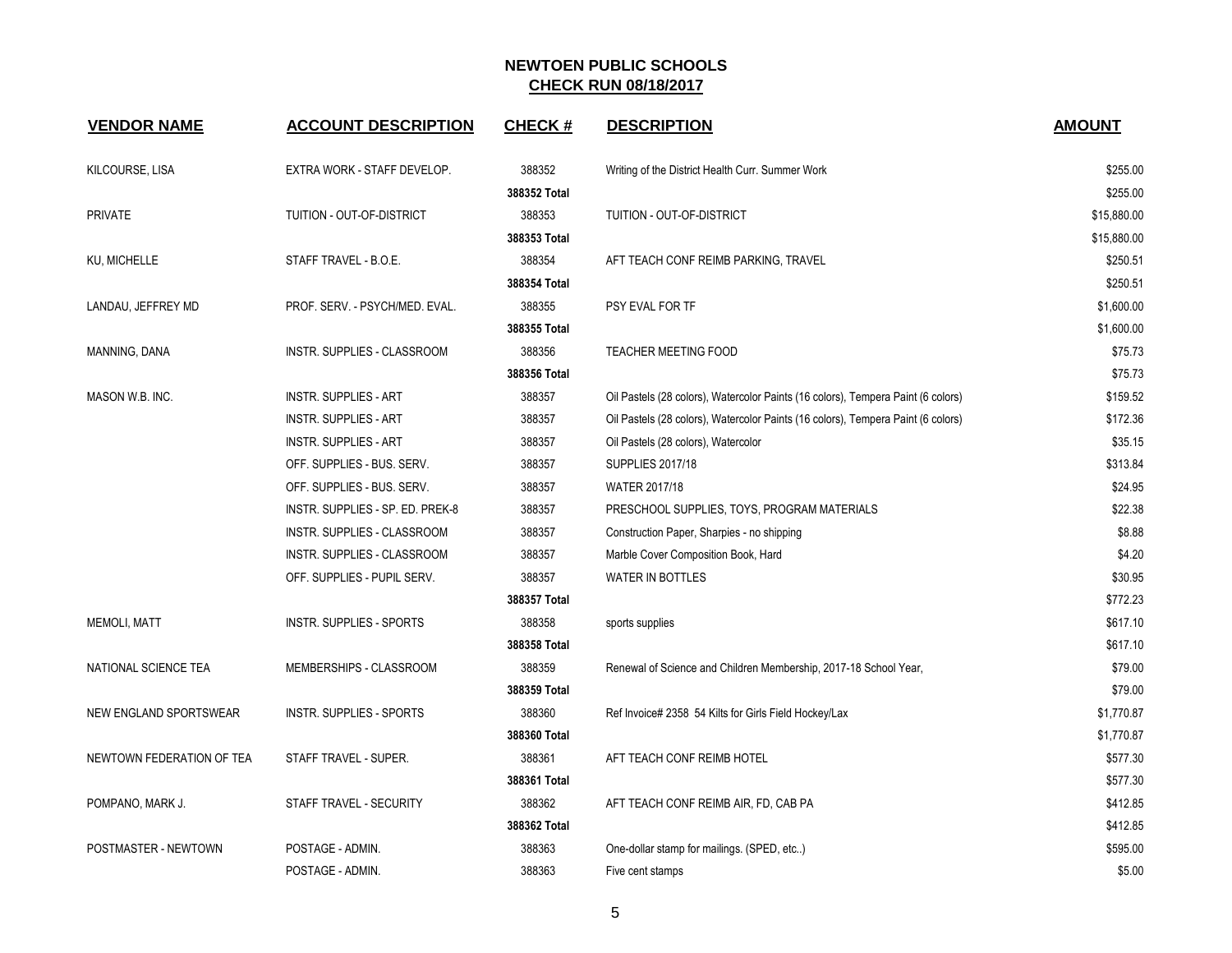| <b>VENDOR NAME</b>       | <b>ACCOUNT DESCRIPTION</b>         | <b>CHECK#</b> | <b>DESCRIPTION</b>                                                                     | <b>AMOUNT</b> |
|--------------------------|------------------------------------|---------------|----------------------------------------------------------------------------------------|---------------|
| POSTMASTER - NEWTOWN     | POSTAGE - ADMIN.                   | 388363        | Two cent stamps                                                                        | \$2.00        |
|                          | POSTAGE - ADMIN.                   | 388363        | Rolls of forever stamps.                                                               | \$392.00      |
|                          |                                    | 388363 Total  |                                                                                        | \$994.00      |
| PREMIER AGENDAS INC.     | PRINTING - ADMIN.                  | 388364        | Classroom portion of student Agenda cost See attached quote.                           | \$2,086.50    |
|                          | PRINTING - CLASSROOM               | 388364        | Classroom portion of student Agenda cost, 2017/2018 school year.                       | \$2,086.50    |
|                          |                                    | 388364 Total  |                                                                                        | \$4,173.00    |
| QUILL CORPORATION        | INSTR. SUPPLIES - CLASSROOM        | 388365        | Kleenex flat box facial tissue                                                         | \$1,856.00    |
|                          | INSTR. SUPPLIES - CLASSROOM        | 388365        | Large command hooks                                                                    | \$31.98       |
|                          | INSTR. SUPPLIES - CLASSROOM        | 388365        | Quill brand plastic clipboard                                                          | \$50.30       |
|                          | INSTR. SUPPLIES - CLASSROOM        | 388365        | Quill brand standard manila folders Free shipping                                      | \$17.50       |
|                          |                                    | 388365 Total  |                                                                                        | \$1,955.78    |
| ROBINSON, LT RICH        | STAFF TRAVEL - SUPER.              | 388366        | AFT TEACH CONF REIMB PARKING                                                           | \$90.01       |
|                          |                                    | 388366 Total  |                                                                                        | \$90.01       |
| ROCHESTER 100 INC.       | <b>INSTR. SUPPLIES - CLASSROOM</b> | 388367        | Nicky s Communicator #K Folder Navy Blue                                               | \$418.75      |
|                          | INSTR. SUPPLIES - CLASSROOM        | 388367        | Nicky s Communicator #K Folder Red Free shipping                                       | \$418.75      |
|                          |                                    | 388367 Total  |                                                                                        | \$837.50      |
| SCHOLASTIC INC.          | <b>TEXTBOOKS - ENGLISH</b>         | 388368        | SCOPE magazines for classroom use for LA.See attached quote.                           | \$599.40      |
|                          | <b>TEXTBOOKS - ENGLISH</b>         | 388368        | Shipping and handling charge                                                           | \$59.40       |
|                          |                                    | 388368 Total  |                                                                                        | \$658.80      |
| SCHOLASTIC INC. (2)      | TEXTBOOKS - CLASSROOM              | 388369        | Assorted Books K-4                                                                     | \$1,153.11    |
|                          |                                    | 388369 Total  |                                                                                        | \$1,153.11    |
| SCHOOL NURSE SUPPLY INC. | <b>INSTR. SUPPLIES - CLASSROOM</b> | 388370        | Kleenhanz Towelettes 500/tub Quote 0637000 Includes shipping                           | \$1,435.00    |
|                          |                                    | 388370 Total  |                                                                                        | \$1,435.00    |
| <b>SCHOOL SPECIALTY</b>  | INSTR. SUPPLIES - CLASSROOM        | 388371        | Instructional supplies classroom  CREC Cart #7784484966  Free shipping                 | \$246.00      |
|                          | INSTR. SUPPLIES - CLASSROOM        | 388371        | Instructional supplies classroom.                                                      | \$111.88      |
|                          | INSTR. SUPPLIES - CLASSROOM        | 388371        | Various items for classroom use, including pencils, folders, staplers, facial tissue   | \$2,329.17    |
|                          | INSTR. SUPPLIES - CLASSROOM        | 388371        | Classroom supplies: paint, tape index cards, sticky coins, markers, storage bins, bags | \$166.30      |
|                          | <b>INSTR. SUPPLIES - ART</b>       | 388371        | Art Supplies - no shipping                                                             | \$263.40      |
|                          | INSTR. SUPPLIES - CLASSROOM        | 388371        | School Smart Exam Booklet, 7 x 8.5, 32 page, 50/pk, Item #085465, NO S/H               | \$156.72      |
|                          | <b>INSTR. SUPPLIES - CLASSROOM</b> | 388371        | Sheet protectors for student portfolios                                                | \$516.00      |
|                          | INSTR. SUPPLIES - CLASSROOM        | 388371        | 2 inch white binders for student portfolios. Free shipping                             | \$487.50      |
|                          | <b>INSTR. SUPPLIES - READING</b>   | 388371        | Binders for reading student use.                                                       | \$229.00      |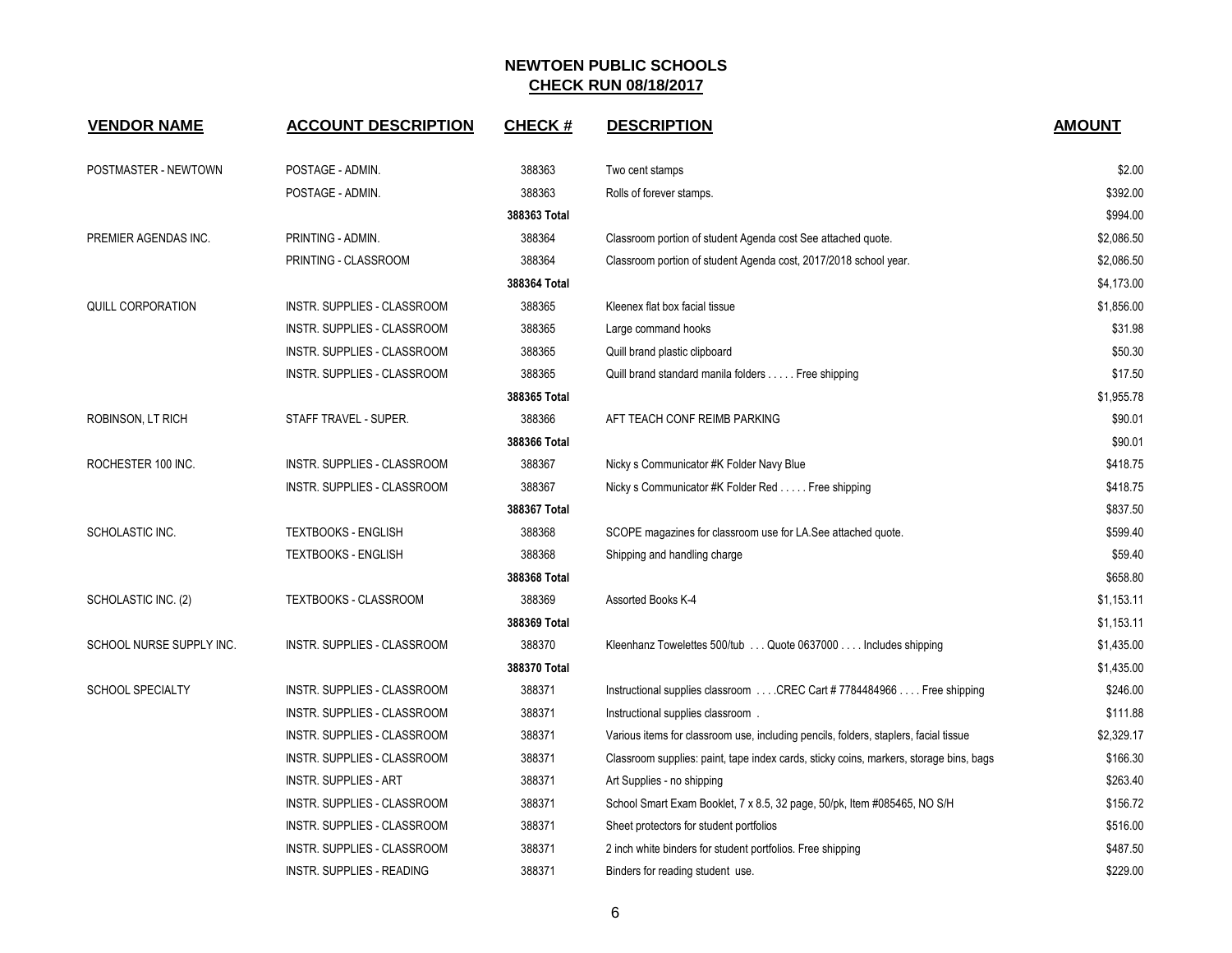| <b>VENDOR NAME</b>               | <b>ACCOUNT DESCRIPTION</b>      | <b>CHECK#</b> | <b>DESCRIPTION</b>                                                                   | <b>AMOUNT</b> |
|----------------------------------|---------------------------------|---------------|--------------------------------------------------------------------------------------|---------------|
| <b>SCHOOL SPECIALTY</b>          | INSTR. SUPPLIES - READING       | 388371        | 60 sheet composition books for reading student use. Free shipping.                   | \$49.00       |
|                                  | INSTR. SUPPLIES - CLASSROOM     | 388371        | Supplies-see attached-bus cutouts, glue, label maker kit, velcro strips, no shipping | \$74.46       |
|                                  |                                 | 388371 Total  |                                                                                      | \$4,629.43    |
| <b>SECURE ECO SHRED</b>          | OFF. SUPPLIES - ADMIN.          | 388372        | for monthly shredding contract July 2017-July 2018                                   | \$70.00       |
|                                  | OFF. SUPPLIES - ADMIN.          | 388372        | for monthly shredding contract. July 2017-July 2018                                  | \$35.00       |
|                                  |                                 | 388372 Total  |                                                                                      | \$105.00      |
| SHI INTERNATIONAL CORP.          | TECH. SOFTWARE - INFO. TECH.    | 388373        | Adobe Creative Cloud for teams - Team Licensing Subscription                         | \$12,100.00   |
|                                  |                                 | 388373 Total  |                                                                                      | \$12,100.00   |
| SOUTH WEST CONFERENCE            | MEMBERSHIPS - ADMIN.            | 388374        | MEMBERSHIP CONFERENCE-7/1-6/30-2018                                                  | \$3,750.00    |
|                                  |                                 | 388374 Total  |                                                                                      | \$3,750.00    |
| STAPLES ADVANTAGE (2)            | OFF. SUPPLIES - ADMIN.          | 388375        | Storage crates for office use.                                                       | \$119.96      |
|                                  | OFF. SUPPLIES - ADMIN.          | 388375        | Plastic file jackets for office use. Free shipping                                   | \$10.69       |
|                                  |                                 | 388375 Total  |                                                                                      | \$130.65      |
| <b>TEACHER'S DISCOVERY</b>       | OTHER SUPPLIES - STAFF DEVELOP. | 388376        | Misc. posters for K-2 Spanish Order # 8037690                                        | \$75.50       |
|                                  |                                 | 388376 Total  |                                                                                      | \$75.50       |
| URGENT CARE MEDICAL ASSOC        | MEDICAL INS. PREMIUMS           | 388377        | POST OFFER                                                                           | \$594.00      |
|                                  |                                 | 388377 Total  |                                                                                      | \$594.00      |
| <b>USED FEW</b>                  | <b>REPAIRS - SPORTS</b>         | 388378        | Ref. Inv# 56553 - Refurbished fitness equipment for weight room.                     | \$5,020.00    |
|                                  |                                 | 388378 Total  |                                                                                      | \$5,020.00    |
| <b>WELLS FARGO EQUIPMENT FIN</b> | <b>EQUIP RENTAL - B&amp;G</b>   | 388379        | LEASE 2017/18 B-18T-5 FORKLIFT                                                       | \$477.98      |
|                                  |                                 | 388379 Total  |                                                                                      | \$477.98      |
| WEST MUSIC COMPANY INC.          | INSTR. SUPPLIES - MUSIC         | 388380        | Music Supplies - See Attached \$687.40 less 10% coupon code SPRINGTEN                | \$582.62      |
|                                  | INSTR. SUPPLIES - MUSIC         | 388380        | Shipping                                                                             | \$61.86       |
|                                  |                                 | 388380 Total  |                                                                                      | \$644.48      |
| ADMINISTRATOR UNEMPLOYMENT       | UNEMPLOYMENT COMP.              | 388381        | UNEMPLOYMENT JUNE 2017                                                               | \$234.00      |
|                                  |                                 | 388381 Total  |                                                                                      | \$234.00      |
| BARNES & NOBLE INC.              | <b>TEXTBOOKS - CLASSROOM</b>    | 388382        | Grade 3 Mystery/Literacy Center Replacement Intervention                             | \$121.46      |
|                                  |                                 | 388382 Total  |                                                                                      | \$121.46      |
| BOOKSOURCE, THE                  | TEXTBOOKS - CLASSROOM           | 388383        | Grades 1 & 3 Character/Biography/Mystery/Fairy Tales/Literacy Center Replacements    | \$2,194.68    |
|                                  | <b>TEXTBOOKS - CLASSROOM</b>    | 388383        | Grades 1 & 3 Character/Biography/Mystery/Fairy Tales/Literacy Center Replacements    | \$1,198.32    |
|                                  |                                 | 388383 Total  |                                                                                      | \$3,393.00    |